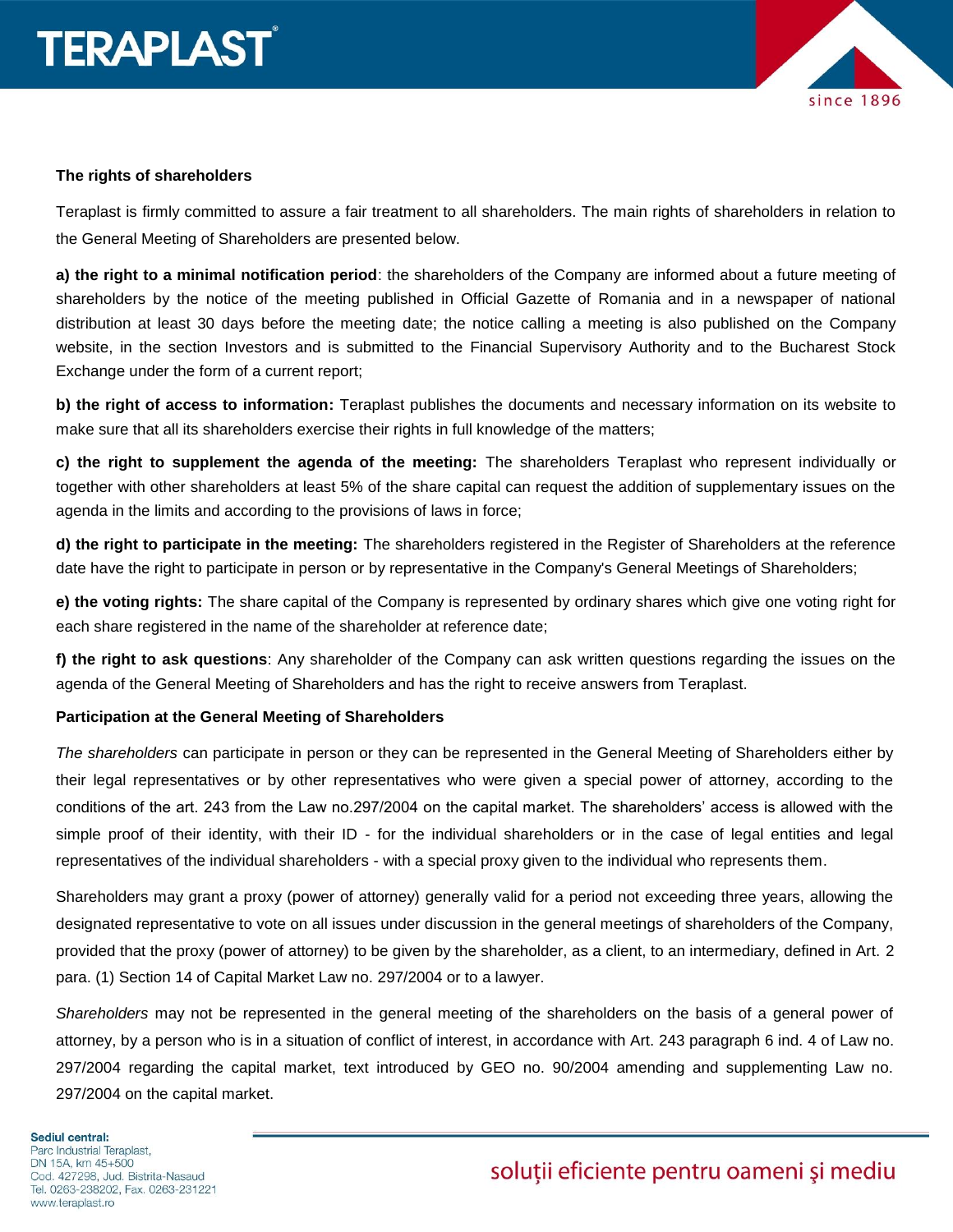*The quality of legal representative* is proven by an excerpt issued by the Registry of Commerce, or any other document, issued by a competent authority from the state where the shareholder is legally incorporated, which certifies the position of legal representative, in original or certified copy. The documents which certify the position of legal representative of the legal person shareholder shall be issued 3 months at the latest before the date of publication of the convocation letter.

*The quality of legal representative* is stated based on the list of shareholders of the Company from the date of reference, received from the Central Depository SA. However, if the shareholder has not informed on time the Central Depository, in connection with legal representative, or this information is not mentioned in the list of BVB shareholders at the reference date, received from the Central Depository, the certificate of incumbency / similar documents, mentioned above must demonstrate the legal representative of the shareholder.

Documents certifying the quality of a legal representative elaborated in a foreign language other than English must be accompanied by a translation made by a certified translator, into Romanian or English.

The above requirements apply correspondingly also to prove the quality of a legal representative of the shareholder who proposes the introduction of new points on the agenda of the general meeting of shareholders or who asks the issuer questions regarding points from the agenda of the general meeting of shareholders.

According to art. 14 paragraph 4) of NSC Regulation No. 6/2009, a shareholder may appoint only one person to represent him at a certain general meeting. However, if a shareholder holds shares of a company in several securities accounts, this restriction will not prevent him to appoint a separate representative for the shares held in each securities account with respect to a certain general meeting. This provision shall not affect the provisions of par. (5) art. 14 of NSC Regulation no. 6/2009.

According to art. 14 paragraph 4, clause. 1 of NSC Regulation No. 6/2009, a shareholder may appoint by power of attorney one or more alternate representatives to assure representation in the general meeting, if the representative appointed under par. (4) is unable to fulfill its mandate. If the power of attorney designates several alternate representative will be determine the order in which they exercise their mandate.

The shareholders can also vote the items from the agenda by mail, the voting form, filled in and signed accordingly, shall be sent in a closed envelope to the company's headquarters.

According to Article 18 paragraph (3) of Regulation No. 6/2009, in case the shareholder who has voted by mail attends the general meeting in person or by representatives, the vote by mail for that general meeting will be canceled. In this case, only the vote expressed in person or by proxy will be taken into consideration.

The special power of attorney forms which will be used for the vote by representation, as well as the forms used for the vote by mail will be made available to the shareholders both in Romanian and in English, at the company's headquarters and on the company's webpage: [www.teraplast.ro,](http://www.teraplast.ro/) Category «Investors», Section «General Meeting of Shareholders»**.**

The special power of attorney forms and the voting forms by mail shall be submitted in original, either in Romanian, or English at the company's headquarters. One copy will be given to the representative, one will remain at the company and the third copy will be kept by the shareholder.

**Sediul central:** Parc Industrial Teraplast. DN 15A, km 45+500 Cod. 427298. Jud. Bistrita-Nasaud Tel. 0263-238202, Fax. 0263-231221 www.teraplast.ro

# solutii eficiente pentru oameni și mediu